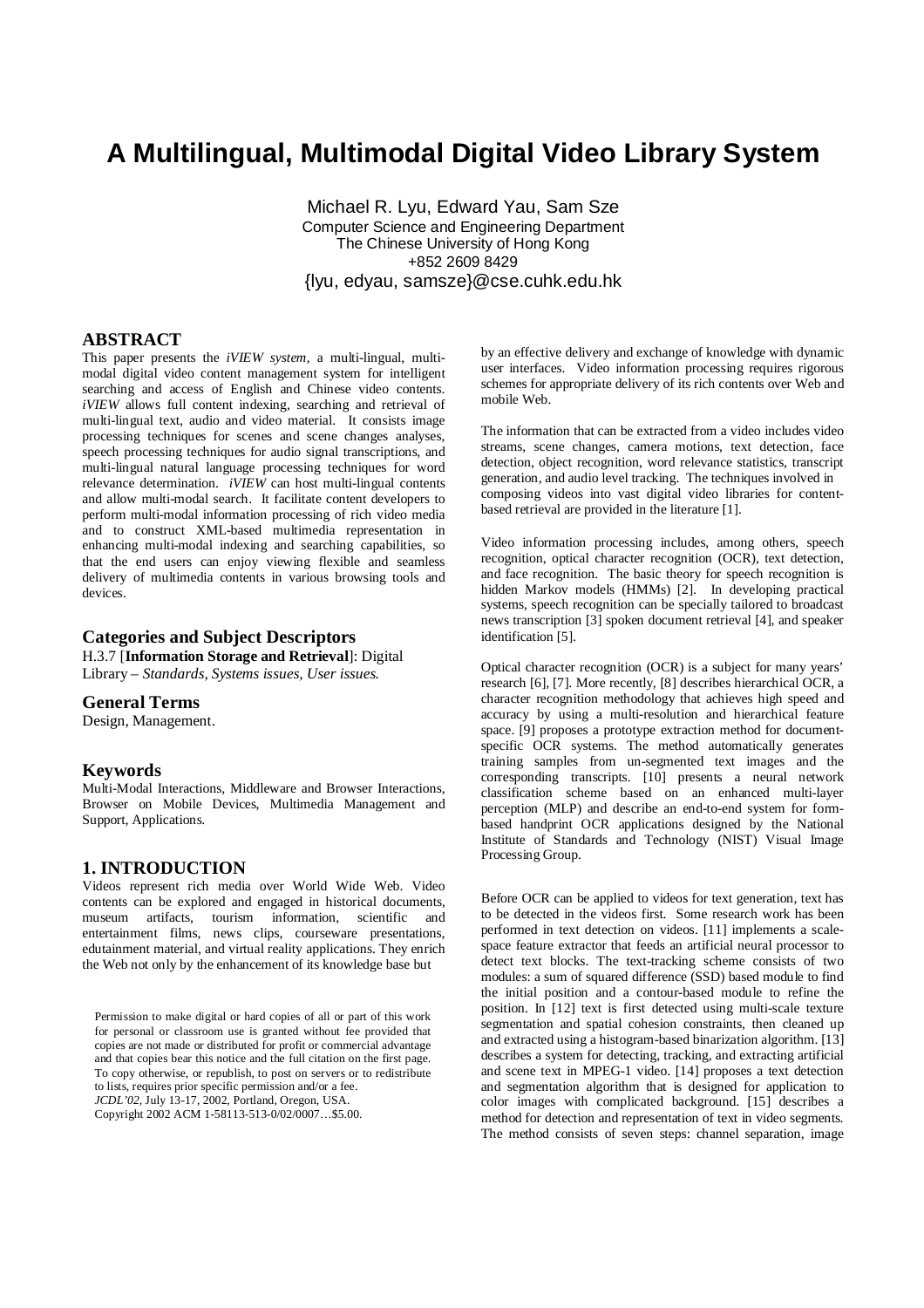enhancement, edge detection, edge filtering, character detection, text box detection, and text line detection.

Object detection and recognition are essential to content-based searching on videos, among which face recognition is of the major interest. As one of the earliest work, [16] projects face images onto a feature space ("face space") that best encodes the variation among known face images. The face space is defined by the "eigenfaces", which are the eigenvectors of the set of faces; they do not necessarily correspond to isolated features such as eyes, ears, and noses. The framework provides the ability to learn to recognize new faces in an unsupervised manner. [17] computes the frame bounds for the particular case of 2D Gabor wavelets and derives the conditions under which a set of continuous 2D Gabor wavelets will provide a complete representation of any image, particularly face images. [18] presents a system for recognizing human faces from single images out of a large database containing one image per person. Faces are represented by labeled graphs, based on a Gabor wavelet transforms. Image graphs of new faces are extracted by an elastic graph matching process and can be compared by a simple similarity function. [19] develops a face recognition algorithm that is insensitive to large variation in lighting direction and facial expression. The projection method is based on Fisher's Linear Discriminant and produces well separated classes in a low-dimensional subspace, even under severe variation in lighting and facial expressions. Finally, a comparative study of three recently proposed algorithms for face recognition, eigenface, auto-association and classification neural nets, and elastic matching, can be found in [20].

Integration of these techniques is also an important direction on video-based research. [21] presents algorithms that improve the interactivity of on-line lecture presentation by the use of optical character recognition and speech recognition technologies. [22] describes a scheme to combine the results of audio and face identification for multimedia indexing and retrieval. Audio analysis consists of speech and speaker recognition derived from a broadcast news video clip. [23] develops Named Faces, a fully functional automated system that builds a large database of nameface association pairs from broadcast news. Faces found in the video where superimposed names were recognized are tracked, extracted, and associated with the superimposed text. With Named Faces, users can submit queries to find names for faces in video images.

The major integration effort for digital video research and system development, however, is the Informedia project [24]. The Informedia Digital Video Library project provides a technological foundation for full content indexing and retrieval of video and audio media. It describes three technologies involved in creating a digital video library. Image processing analyzes scenes, speech processing transcribes the audio signal, and natural language processing determines word relevance. The integration of these technologies enables us to include vast amounts of video data in the library. Surrogates, summaries and visualizations have been developed and evaluated for accessing a digital video library containing thousands of documents and terabytes of data. Although Informedia represents a key milestone in digital video library archival and retrieval integration technique, it was not originally designed for Web-readiness, interoperability, and wireless accessibility.

In this paper we describe the design and development of *iVIEW*, an Intelligent Video over InternEt and Wireless access system. Similar to the Informedia project, we integrate a variety of video analyzing and managing techniques, including speech recognition, face recognition, object identification, video caption extraction, and geographic information representation, to provide contentbased indexing and retrieval of videos to users using various browsing devices. The major advantages of *iVIEW* over The major advantages of *iVIEW* over Informedia are three fold: (1) *iVIEW* is designed on Web-based architecture with flexible client-server interactions, scalable multimodal media information processing and retrieval, and multilingual capabilities. (2) *iVIEW* facilitates an XML-based media data exchange format for interoperability among heterogeneous video data representations. (3) *iVIEW* constitutes dynamic and flexible user interfaces sensitive to client devices capacity and access schemes over wired and wireless networks. The details are described in the following sections.

### **2. RESEARCH MOTIVATION, OBJECTIVES AND SYSTEM REQUIREMENT**

In the previous section a number of techniques for the video information extractions are described. Not only is the accuracy of these techniques a key to the success of a digital library, but the increasing number of different techniques affect the design of an "open" digital video library system to a great extend. The scalability issue of the digital library in terms of adding new extraction components is also very challenging. When a new extraction method is developed and included in the video library, it implies a series of newly added indexing and presentation functions. Particularly, a generic framework for presentation and visualization of video information is curial to the deployment of the digital library over the Web. Before getting into the details of the client browser for *iVIEW*, we first provide a short overview on the design methodology of the system.

The *iVIEW* system is based on an open architecture methodology and Web application models to achieve the following targets:

- To provide an open architecture that can ease the overhead of integrating different video processing, searching, indexing and presentation of various digital video library functions.
- To increase the reusability of the information extracted form the videos, including information interchange between distributed video libraries and different publishing media.
- To allow single processing and extraction of video information and multiple delivery and presentation of the video contents to different computing platforms and devices.

The above objectives are achieved via the following methods: (1) modality concepts of the digital video library functions and video information life-cycles; (2) the collaboration of the video information processing modules; and (3) a generic framework for presentation and visualization of video information.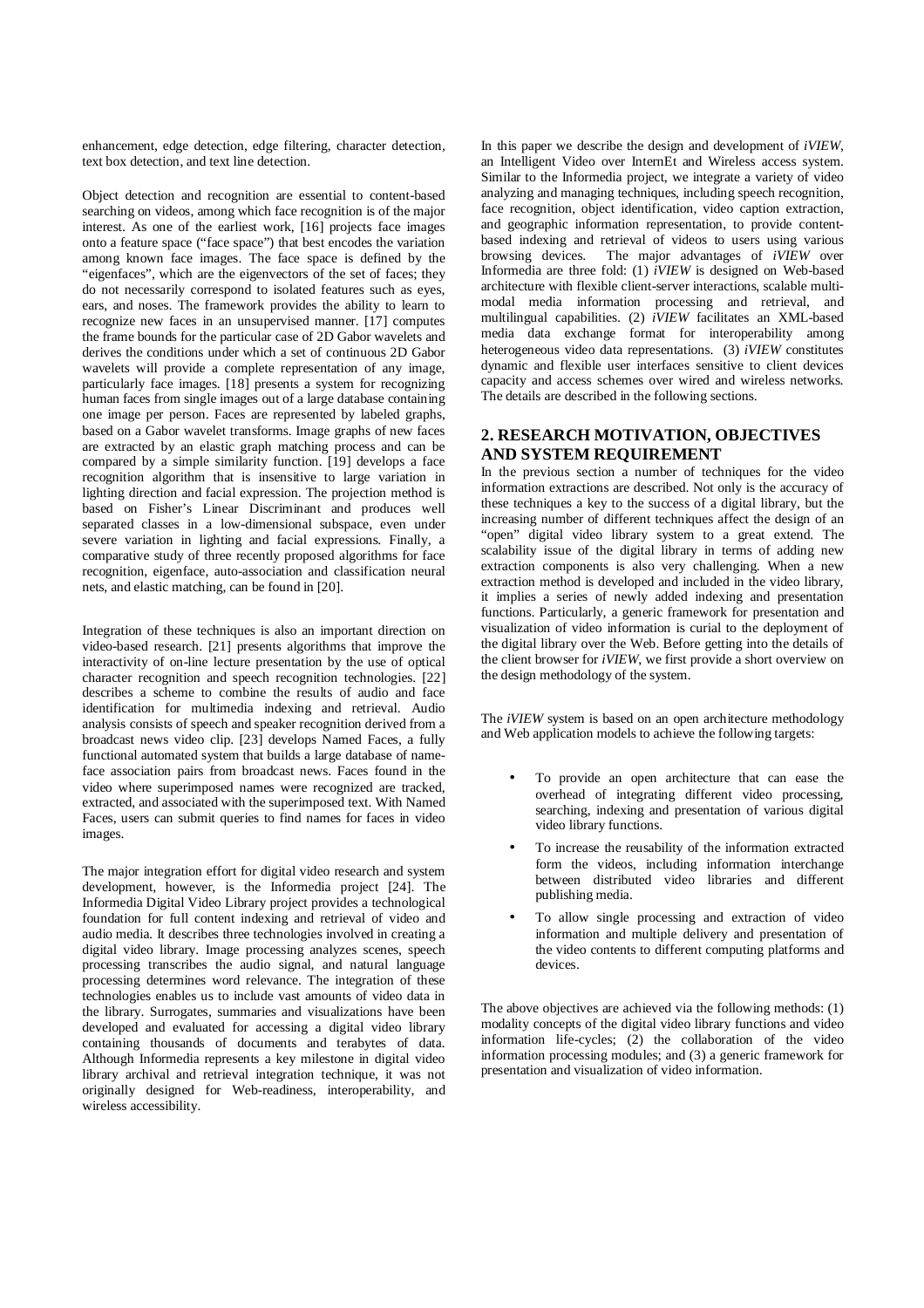# **2.1 Modality Concept**

We define a modality as a domain or type of information that can be extracted from the video. Examples are the text generated by speech recognition and the human identity by face recognition. The set of functions that a modality supports in the digital library applications is called the modality dimension. Typical processes are video information extraction, indexing and presentation. For different modality dimensions, the requirements for the whole series of library functions may be totally different. Compare, for example, the query input for a text search and a face search, where the former is a string while the latter is picture. The text indexing method is quite different from the face indexing method. Furthermore, at the front-end interface of the presentation client, a text visualization tool is also very different from the human face visualization tool in their layouts, content displays, and presentation styles. Although the implementation of individual modality dimension will be different, their "life-cycle" is similar to each other and can be grouped as follows:

- Video Information Processing
- **Information Repository**
- Indexing and Searching
- Visualization and Presentation

By introducing the modality concept, the integration interface and information exchange of different modality dimensions can be easily identified. This provides an efficient way to adding different new modality dimensions into the system without losing the flexibilities.

# **2.2 Collaboration of the Video Information Processing Modules**

Video information processing is the content creation step for the digital video library. The collaboration of different video information extraction techniques is at the information exchange level, mainly including knowledge cross-referencing and knowledge enrichment.

For some video processing techniques, the accuracy of the recognition process can be increased by cross-referencing information generated by other modality dimensions. For example, to identify a human face in the video, the face recognition technique can be the primarily extracted modality information. On the other hand, the on-screen title of the person's name, when available, can be recognized and served as the crossreference knowledge for identification of the person. An example of knowledge enrichment is the geographical naming process. The

 geographical naming database represents a knowledge repository of geographical names of countries, states, cities, and other identities. By applying this information to the text recognized from the speech recognition, the knowledge encapsulated in the text can be enriched.

However, difficulties still arise, as no single developer can provide all the video processing modules. There should be a standard way for different modules or developers to understand each other. At the same time, this standard should be flexible enough to maintain the openness required in the Web.

# **2.3 Generic Presentation and Visualization Framework**

Individual modality dimension has its own interface requirements and the presentation method may be unique for each dimension. A generic presentation and visualization framework is required to coordinating different presentation modules. Different from the video information processing, the coordination between the presentation and visualization modules are at the event levels, such as time synchronization and user events.

Another requirement of the framework is a transparent encapsulation of the delivery platforms. Desktop PCs, personal digital assistants and mobile devices pose different restriction for various needs in presentation and visualization. The proposed



**Figure 1: The** *iVIEW* **Logical Framework**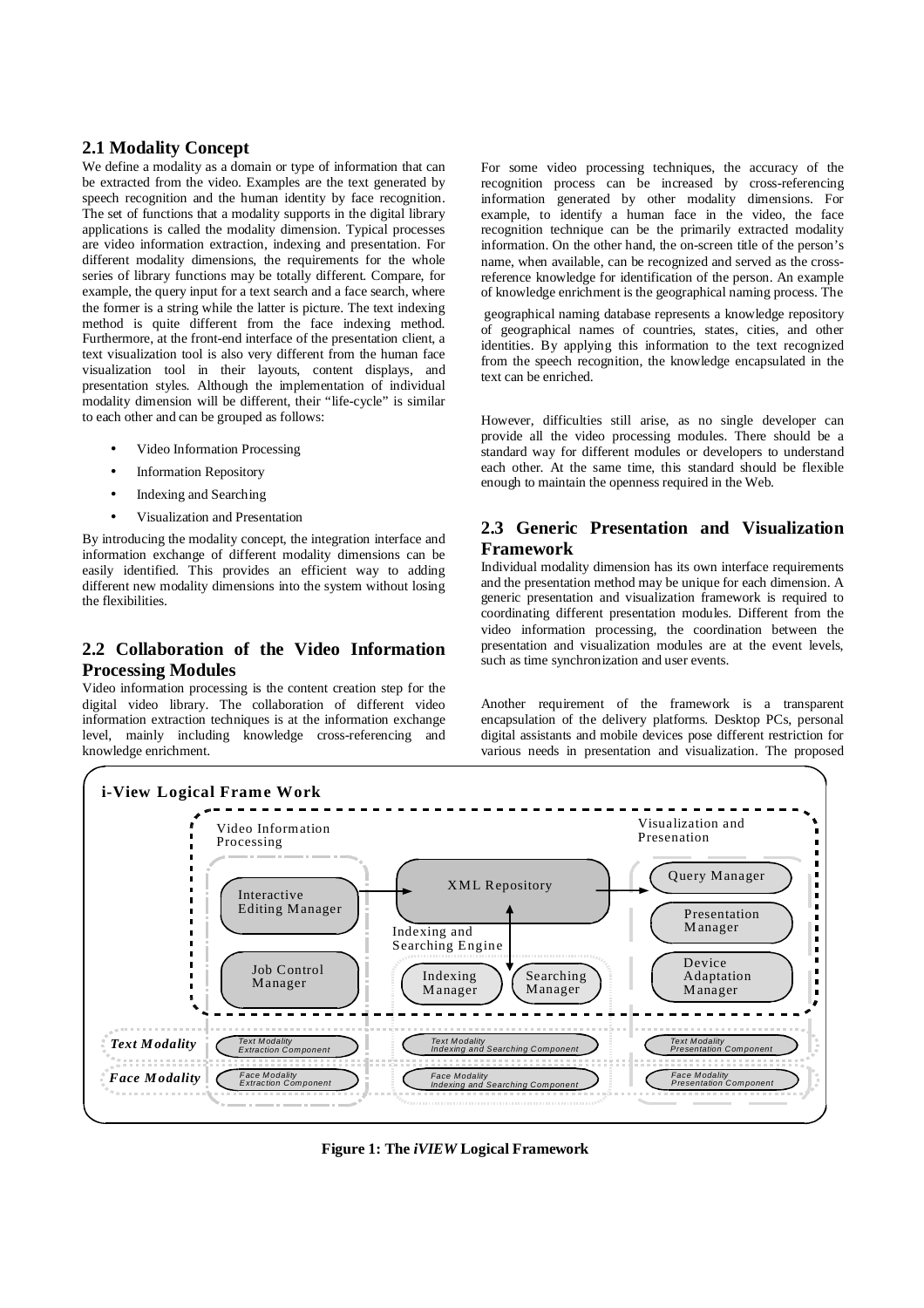framework should be able to adapt to different configurations without additional installations or considerable overheads.

# **3. iVIEW Overall Architecture**

The *iVIEW* system is a solution that attempts to achieve the objectives and system requirements posted in the previous section. Figure 1 shows the overall architecture of *iVIEW* system. The system is composed of three major subsystems: Video Information Processing (VIP) Subsystem, Searching and Indexing Subsystem, and Visualization and Presentation Subsystem.

The VIP Subsystem handles multi-modal information extracted from a video file. The multi-modal information is organized in an XML format. The VIP Subsystem processes video in two modes. An offline mode coordinated by the Job Control Manager schedules video recording and launches jobs to process the video file offline. An online interactive mode provides a user interface for a content editor to monitor the process and view the results. Therefore, human intervention and correction of the file is available.

The Indexing and Searching Subsystem is responsible for video information indexing and searching. A file containing an XML format structure that describes and associates multi-modal information is produced from each video file. This XML file is indexed for multi-modal searching through the Indexing Manager. For each query, the search engine will return a set of XML files that matches the query.

The Visualization and Presentation Subsystem handles query results, sets visualization mechanisms, and delivers multi-modal presentations in time-synchronized manner. Adaptation Manager automatically detects client device features and bandwidth capacities for appropriate and efficient content delivery.

If we view the information flow in Figure 1 from left to right, multi-modal information (text modal, image modal, face modal, etc) can be extracted, processed, stored and then indexed. Information can be searched by individual modal dimension or a composite of multiple modal dimensions in logical relations. After the searching process, multi-modal information is presented to the end users.

Each modal dimension is processed, preserved and correlated with other dimensions throughout the end-to-end video processing. The *iVIEW* system is designed to apply a unified scheme for processing different modal dimensions. Therefore, we can add a new modality dimension to the whole system seamlessly, including extraction, processing, indexing, searching or presentation of the new modal dimension. It facilitates the integration of newly obtained techniques on evolving modal information.

The details of these three major subsystems and their associate modal processing techniques are discussed in the following sessions.

#### **4. Video Information Processing (VIP)**

The Video Information Processing is the first processing step in the *iVIEW* system. The information contained in the video is extracted and recognized by a series of processes. The VIP is implemented on the Microsoft Windows 2000 platform. Figure 2 shows the overview of the VIP. Starting from the information channel contained in the digital video, going through the analysis and recognition processes, the primary information is generated. Followed by the knowledge enrichment and knowledge crossreferencing processes, the secondary information or the modality information is produced using the primary information as input.

Using the face modal dimension as an example, the VIP consists of two processes, the face recognition from the video information channel and the knowledge cross-referencing with text modal information to generate named face information. The text modal information is obtained by the Video OCR processes where the on-screen words are being recognized. Together with the language processor to identify the name (a proper noun) inside the text modality, the name information is then cross-referenced with face modality to generate the named face.



**Figure 2: Overview of the video information processing.**

The number of analysis or recognition processes is different in each modal dimension. For example, the text modality dimension has two major recognition processes, the video OCR and the speech recognition. But the face modal has one recognition process only. The primary text modal information is stored in XML format similar to the following structure:

<modality name="text">

 <text start="0s" end="5s">Hong Kong is a beautiful place.</text>

 $\langle$ text start="5s" end="7.5s">You can find $\langle$ /text>

 <text start="7.5s" end="9s">the best clothing here  $\epsilon$ /text $\epsilon$ 

</modal>

#### **Figure 3: Sample XML of a modality**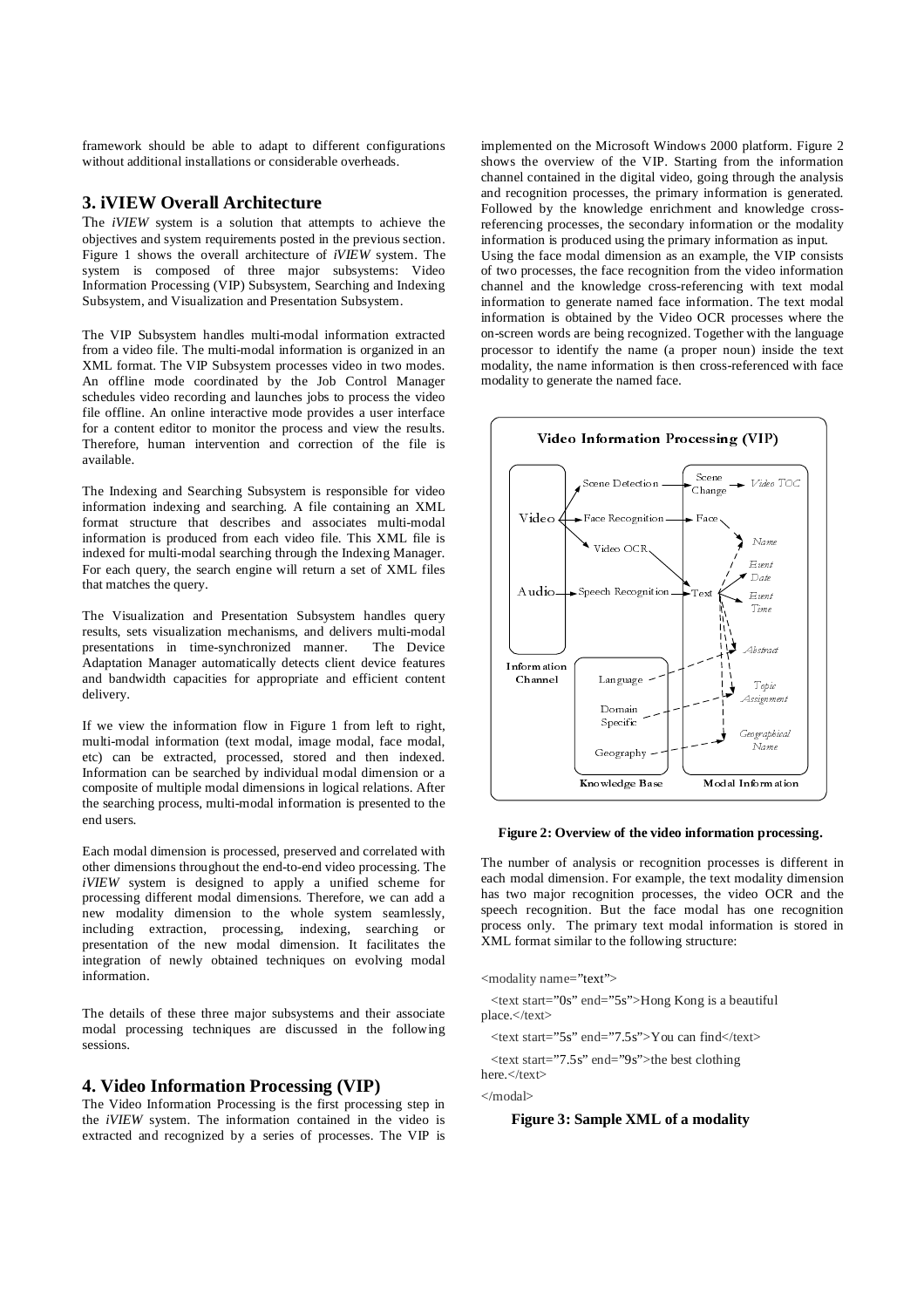Each modality dimension manages its own XML DTD or XML schema. The DTD would be extended, if knowledge enrichment or cross-referencing is applied. In the above example, the geographical name process will extend the XML as follows:

<modality name="text">

<text start="0s" end="5s">

 <geoname>Hong Kong</geoname> is a beautiful place.</text>

 $\langle$ text start="5s" end="7.5s">You can find $\langle$ text>

 <text start="7.5s" end="9s">the best clothing here.</text>

**</**modal>

#### **Figure 4: Sample XML after knowledge enrichment**

By extending the XML DTD, the new tag that represents new modality information is added to the original XML file. The new modality dimension, in this example the geoname, can be treated as an extended-modality dimension of the parent text modality dimension. As defined in the previous section, a modal dimension consists of the presentation and visualization process. The geoname modal dimension uses a visual map as the presentation media. The corresponding geographical names in the video can also be visualized via the same map. The rendering process of geoname in the XML part, therefore, is governed by the geoname XML DTD. In other words the rendering process of geoname only needs to "understand" the geoname XML DTD, not the whole XML DTD.

For two independent modality dimensions, text and scene change, the XML part will be combined as follows to form the final XML document. Figure 6 shows the snapshot of VIP after scene change processing.

<modal name="text">

 $\text{const}$  start="0s" end="5s">

 <geoname>Hong Kong</geoname> is a beautiful place.</text>

<text start="5s" end="7.5s">You can find</text>

 <text start="7.5s" end="9s">the best clothing here $\epsilon$ /text $\epsilon$ 

</modal>

<modality name="scene change">

 $\le$ scene start="0s" end="20s" src="/101.jpg"/>

 $\le$ scene start="20s" end="33s" src="/102.jpg"/> </modal>

#### **Figure 5: Sample XML of two modalities**



**Figure 6: Snapshot of the VIP for Scene Changes** 

### **5. XML Search Engine**

Resembling the Web search engine, we have developed an XML search engine for the digital video library. The search engine is divided into two parts, the XML repository and the searching and indexing subsystem. The XML documents that represent the information extracted from the VIP are in general very static. They are not frequently modified. Thus an XML repository server is a natural way to manage XML documents. Using the HTTP protocol, clients can obtain the XML documents by sending the HTTP GET request with specified URLs. Updates of the XML documents are through the HTTP PUT mechanism. Enhanced access control is implemented to avoid un-legitimate updates.



### **Figure 7: Overview of the Searching and Indexing Subsystem**

Searching and Subsystem<br>
Subsystem<br>
Subsystem<br>
A database solution of the XML searching and<br>
Subsystem<br>
A database solution of the XML search<br>
Searching and Indexin<br>
Searching and Indexin<br>
Searching and Indexin Differ from a database solution of the XML search engine, the indexing part of the XML documents are handled by individual modal process as illustrated in Figure 7. Each modality dimension would implement the Searching and Indexing Subsystem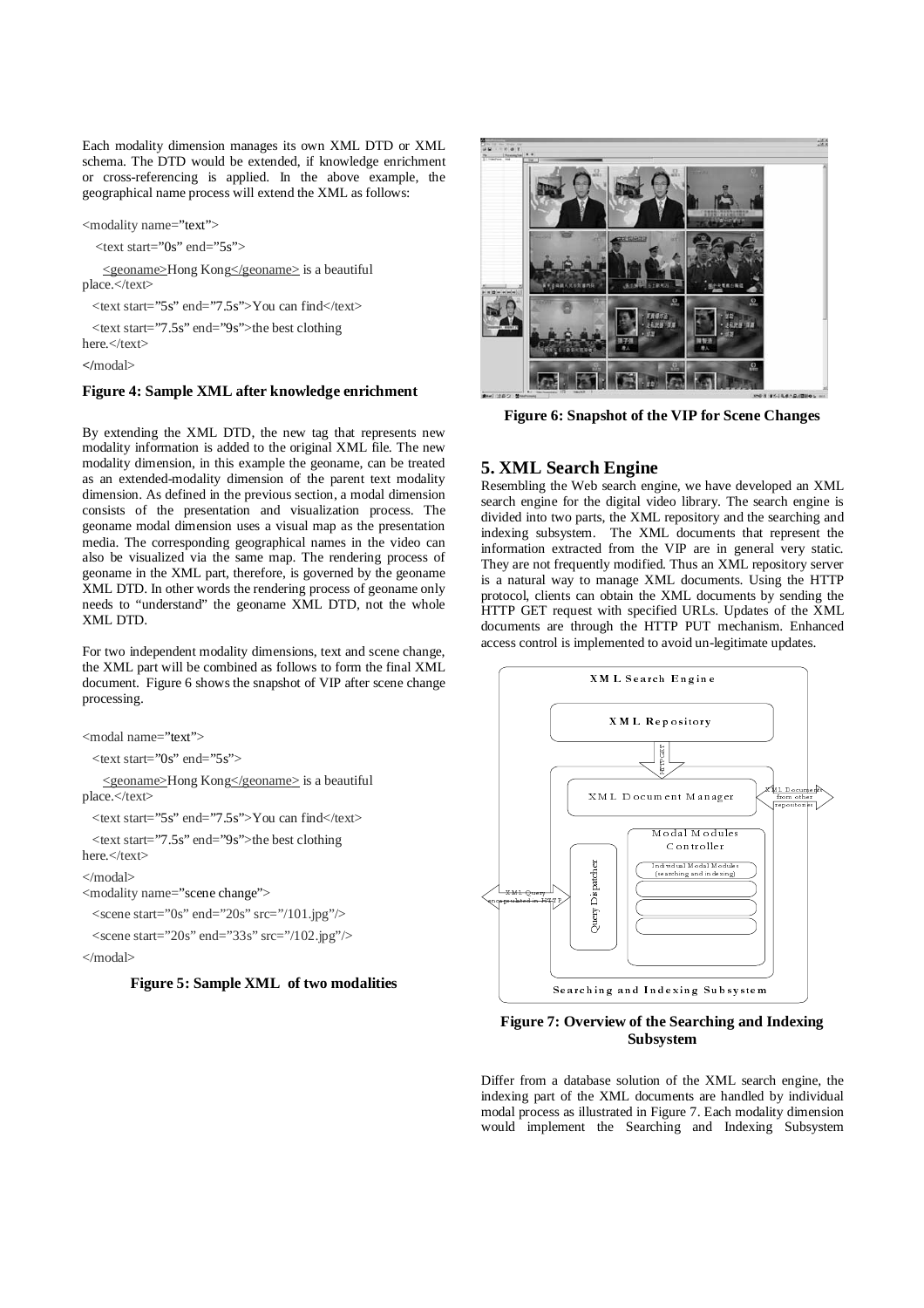according to the specification of the module that governs the interface and function requirements. The basic functions include module management, query management of specific modal domains, indexing of the modality information and resource management. For example, the face modality dimension will use a high dimension tree data structure for indexing, but the text modality dimension may only need an inverted tree implementation. Beside the performance consideration of the search engine, this loadable module design also makes the subsystem more easily scaleable in terms of functionality.

To support multi-modal search, the multi-modal query from the client is passed to the query dispatcher. The dispatcher decodes the request and passes the sub-query to individual modality modules. After the individual results are returned, the dispatcher combines the search results into a summary reply and sends it back to the client.

# **6. VISUALIZATION AND PRESENTATION SUBSYSTEM**

#### **6.1 Background**

The *iVIEW* Visualization and Presentation Subsystem, or simply the client, handles multi-modal query, visualization of the result set and presentation of multimedia contents dynamically over the Web. It is also customized for visualization and presentation over wireless devices, encapsulating the capability to synchronize among various modal dimensions at the content presentation stage.

Client design can directly affect user experience; therefore, it plays a significant role in digital video library deployment. Previous research and implementation work in this area includes [25], [26], [27]. Our goal is to develop a client with multilingual, multi-windows, and multi-device (including wireless) support. We have implemented the client subsystem based on the following approaches:

- A Java applet using our proposed architecture supporting multilingual, multimodal and Web-ready information processing and presentation.
- A Web-based client for Internet and wireless access.
- A Windows CE native application for wireless access.

Due to the cross-platform nature of Java, our Java applet client is browser interoperable. XML is employed for the client-server communication. Schemas of our XML messages focus on contextaware presentation. We recognize that the context-aware presentation has several advantages over the existing media presentation standards like SMIL and SAMI. The content awareness capability of the client leads to the scalable handling of media presentation, which is a key for designing generic browser architecture to suit different platform capabilities from desktops to mobile devices. The client can associate its own corresponding control interface to handle a particular modal of information.

# **6.2 Java Applet Implementation for Internet Deployment**

Our chief reference implementation is programmed as a Java applet (See Figure 8). The Java applet's nature makes the system accessible through any Web browser. We have verified the system's compatibility with Microsoft Internet Explorer 5 and Netscape 4. We make use of JAXP 1.0 as the XML Parser. Java Media Framework (JMF) 2.1 is employed for playing streaming video. With the usage of plug-ins in JMF, we currently support two popular streaming video formats including Quicktime and Real. The Microsoft Media format is not supported in our Java client as there does not yet exists any JMF plug-in that supports Microsoft Media format.



**Figure 8: A Screen Shot of the iVIEW Java Client** 

Basically, the *iVIEW* client is a component-based subsystem composed of a set of infrastructure components and presentation components. The infrastructure components provide services for client-server message communication and time synchronization among different presentation components by message passing. The presentation components accept messages passed from the infrastructure components and generate the required presentation result. This component-based approach makes the system scalable to support a potential expansion of additional modal dimensions. Figure 9 shows the architecture of the Visualization and Presentation subsystem. Infrastructure components are in shaded color.

The client-server communication message is coded in XML through HTTP. The XML is embedded into an HTTP POST message. Using HTTP enjoys the advantage that the service is seldom blocked by firewalls [28]. It also facilitates the deployment of an application to content providers or data centers. Although it does not conform to XML query standard, the message in XML is already self-explanatory. Once a search result is attained, the media description in XML is obtained from the server. The client parses the XML using Document Object Model (DOM). The infrastructure gets the media time through playing the video. The recorded media time is then matched with the media description to seek the event that a presentation component needs to perform at a particular time.

The message dispatcher dispatches media events to different presentation components according to a component registry. The component registry records the presentation components that the client system runs. Consequently, video information is only processed once from VIP, while multiple deliveries of the video contents can be facilitated for different demands depending on client devices and platforms.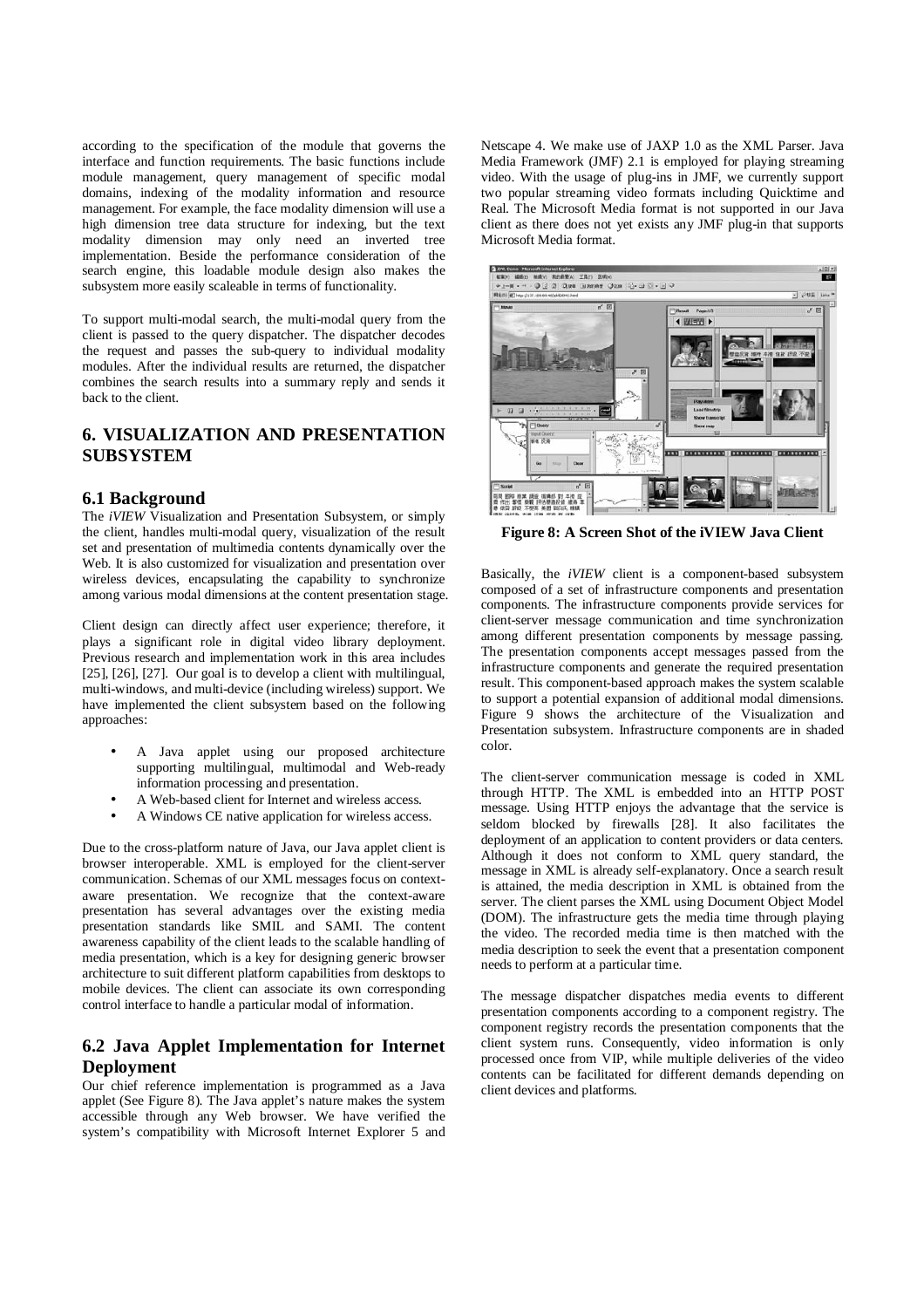

**Figure 9: iVIEW Visualization and Presentation Subsystem Architecture** 

The *iVIEW* Java client has a multi-windows user interface. In the query window, a user can type in the keywords for text query, and a set of matched results represented by the poster images is shown in Figure 10. A tool-tip floating box shows the abstracts of a video clip when the mouse points to its poster image. A sample query and result is listed on Figures 11 and 12, respectively.



**Figure 10: Java Applet Client Query and Result Set** 

```
<query>
  <relation logic="and">
   <item id="1" modal="text">
    <text>government</text> 
  \epsilon/item>
   <item id="2" modal="text">
    <text>policy</text> 
  \langleitem\rangle <item id="3" modal="map">
    <mapstart longitude="100" latitude="60" /> 
    <mapend longitude="120" latitude="90" /> 
   </item>
  </relation>
</query>
```
**Figure 11: A Sample Multi-modal Query in XML**

```
<result path="/iview/data/">
  <item id="1" video="236" score="100">
   <abstract>. . . . .</abstract> 
  </item>
  <item id="2" video="206" score="95">
   <abstract>. . . . .</abstract> 
  </item>
  <item id="3" video="102" score="88">
   <abstract>. . . . .</abstract> 
 \epsilon/item\epsilon . . . . . 
</result>
```
#### **Figure 12: A Sample Result set in XML**

The result set may be large in many cases; it is a difficult task for a user to select her desired result out of the many. Therefore, visible categorization of each element of the result set can aid the user to refine the large result set. The result set can be visualized in different views by summarizing them in different aspects. [29] has contributed to various summarization techniques. Those techniques include classification by geographical locations, timeline, visualization by example (VIBE) and topics assignment.

Figure 13 illustrates a screen shot of *iVIEW* Java Applet Client result set categorized in topics. Each result element is assigned to one or multiple predefined topics. The topics are the text tag arranged in a circular shape. A point within the circle represents a result. The spatial displacement of a point is related to its closeness to each topic. When the mouse is over a point, a floating tool-tip will appear to indicate the related topic of this point. A user can drag the mouse to highlight a rectangular area that contains the results that she is interest in. The result set will then confine to the selected results.



**Figure 13: Result Set Visualization in Topics**

After the user selected her target video clip, the user can rightclick to play, view filmstrips or transcript of the video clip. The matched items are highlighted with different colors, as seen in Figure 14. The video clip and all other presentation components are presented in a synchronized manner.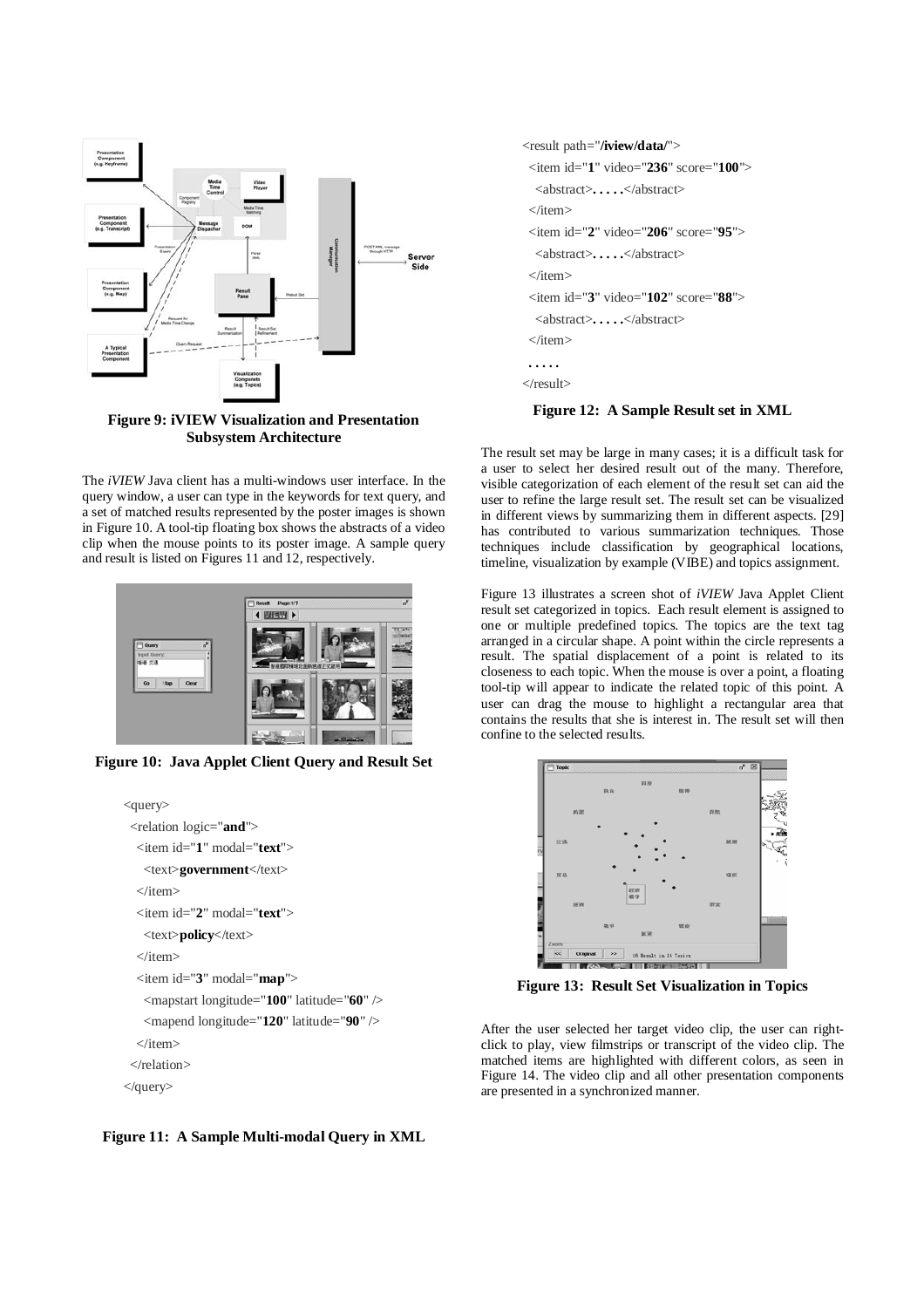

**Figure 14: All modals are presented in synchronized manner and with matched items highlighted** 

In general all *iVIEW* presentation components support four general interface functions:

1. Initialization

*iVIEW* client shows all matched items when the video media initializes. For example, a map shows all matched geographical locations when a video starts to play.

2. Passive Synchronization

A particular piece of information will be highlighted when the media time is matched. For example, a geographical name is further highlighted when the location is mentioned in the video clip.

3. Active Synchronization

Through a user action, a presentation component can change the media time to a particular point. For example, when a user clicks on a particular filmstrip, the video, and also other presentation components, are resynchronized to the time when that filmstrip occurs.

4. Search Input

A presentation component can be inversely used as an input domain for searching. For example, a user can search video by highlighting certain geographical locations (as shown in Figure 15).



**Figure 15: The Map Component Can Serve for Presentation as Well as Query Input** 

## **7. CONCLUSIONS**

We present our design and implementation of *iVIEW* as an intelligent digital video content management system for video searching and access over Internet and wireless devices for multilingual contents. The *iVIEW* system allows full content indexing, searching and retrieval of text, audio and video material in both English and Chinese. *iVIEW* is consist of components for video information processing, searching and indexing, and visualization and presentation. This paper describes the detailed infrastructure of *iVIEW*, demonstrates its system characteristics, and provides customer evaluation on its user interface and performance. The design of *iVIEW* is characterized by its device-adaptable client implementation and flexible, dynamic user interfaces. *iVIEW* integrates multi-modal video information extraction techniques into Web-based environments, and provides an XML-based, endto-end processing of video-based media contents that can be readily delivered over WWW and mobile devices. It can facilitate the development of large-scale digital video libraries so that multi-lingual, multi-media, and multi-modal contents can be exchanged freely and interoperated seamlessly.

# **8. ACKNOWLEDGMENTS**

The work described in this paper is fully supported by the Hong Kong Innovation and Technology Fund, under the project ID ITS/29/00, and the Research Grants Council, under Project No. CUHK4193/00E.

### **9. REFERENCES**

- [1] M. Christel, H.D. Wactlar, S. Stevens, R. Reddy, M. Mauldin, and T. Kanade, "Techniques for the Creation and Exploration of Digital Video Libraries" *Multimedia Tools and Applications* (Volume 2), Borko Furht, editor. Boston, MA: Kluwer Academic Publishers, 1996.
- [2] L.R. Rabiner, "A Tutorial on Hidden Markov Models and Selected Applications in Speech Recognition", *Proc. IEEE*, pp. 257-286, February 1989.
- [3] P.C. Woodland, T. Hain, S.E. Johnson, T.R. Niesler, A. Tuerk, and S.J. Young, "Experiments in broadcast news transcription", *Proc. IEEE*, pp. 909-912, vol. 2, May 1998.
- [4] H.M. Meng, P.Y. Hui, "Spoken document retrieval for the languages of Hong Kong", *Proceedings of 2001 International Symposium on Multimedia Processing*, pp. 201-204, May 2001.
- [5] D.M. Lovekin, R.E. Yantorno, K.R. Krishnamachari, "Developing usable speech criteria for speaker identification technology", *Proc. IEEE*, pp. 421-424, vol. 1, May 2001.
- [6] S. Mori, C.Y. Suen, and K. Yamamoto, "Historical review of OCR research and development," *Proceedings of the IEEE* , Volume: 80, Issue: 7, July 1992, Page(s): 1029 –1058.
- [7] G. Nagy, "At the frontiers of OCR," *Proceedings of the IEEE*, Volume: 80, Issue: 7 , July 1992, Page(s): 1093 –1100.